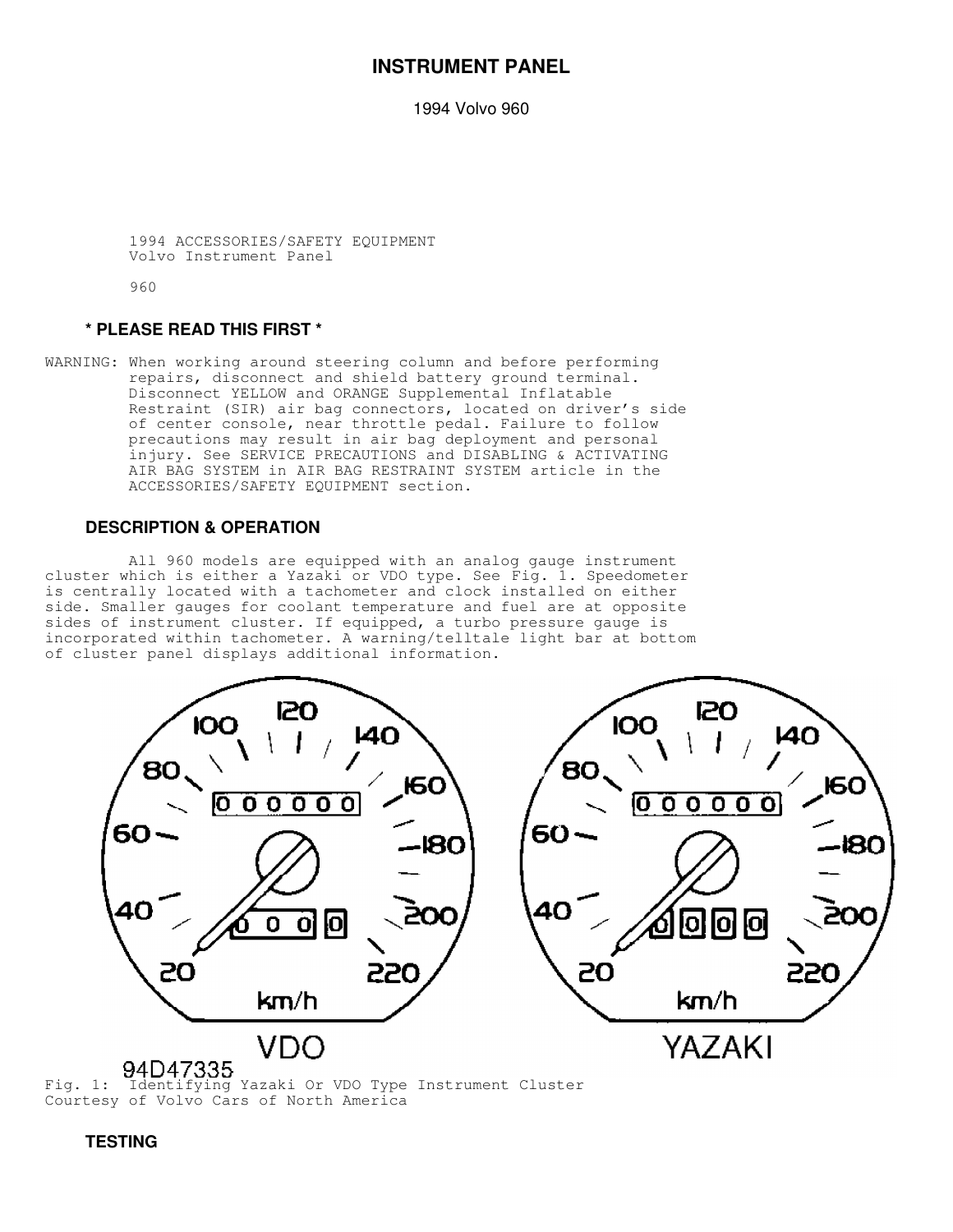## FUEL GAUGE TEST

 1) Ensure temperature gauge operates properly, as fuel gauge receives current from temperature gauge. If temperature gauge does not operate correctly, go to TEMPERATURE GAUGE TEST.

 2) If temperature gauge is okay, fuel gauge can be checked with a 68-ohm Test Resistor (999-5824-1). Assemble an adapter from following components: See Fig. 2.

- Gray wire (954 441)
- Terminal (948 291)
- Terminal (942 201)
- Sleeve insulator (948 296)
- Cover (943511)



92COO960<br>Fig. 2: Assembling Fuel Gauge Testing Adapter Courtesy of Volvo Cars of North America

 3) Disconnect Gray/White wire from fuel tank sending unit. Connect test resistor between ground and disconnected wire. If gauge is okay it should indicate 1/4 full (15-gallon tank), or 1/5 full (21 gallon tank). If gauge operates as specified, sender is defective.

 4) If needle is not on specified section, ensure gauge is set for 15-gallon or 21-gallon tank. Yazaki gauges use a screw and VDO gauges use a clip if equipped with a 15-gallon tank. See Fig. 3. Clip or screw should be removed for 21-gallon tank.



Fig. 3: Checking For Screw Or Clip At Instrument Cluster Courtesy of Volvo Cars of North America

 5) If gauge is correctly set, but still gives incorrect reading, sender is probably defective. If needle does not move at all,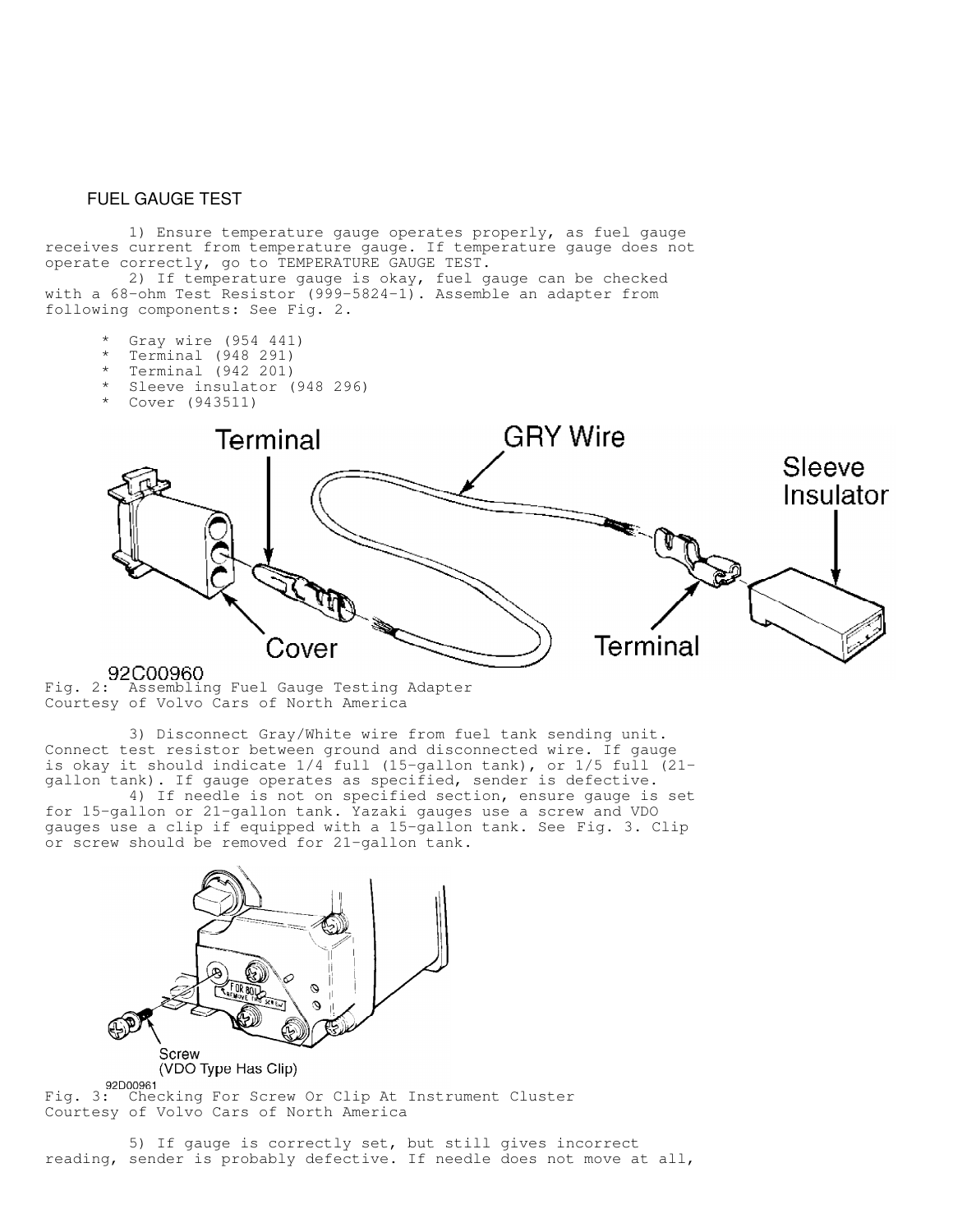check continuity of wiring to gauge. If wiring is okay, gauge should be replaced.

 6) If fuel gauge replacement is necessary, check rear side of instrument panel to see if a potentiometer has been installed. If so, gauge will require adjustment.

 7) If not already present, Fuel Gauge Potentiometer Kit (1 398 171-7) will need to be installed in order to adjust fuel gauge. Disconnect negative battery cable. Disconnect fuel gauge sender connector and install resistor to gauge side of wiring. See Fig. 4.



Fig. 4: Installing Resistor In Gauge Side Of Wiring Courtesy of Volvo Cars of North America

 8) Cut Gray/White wire next to 7-pin connector on instrument panel. Using sleeve insulators, join both sides to potentiometer. See Fig. 5. Reconnect negative battery cable. Turn ignition on with engine off. If needle on fuel gauge just touches Red section, go to step 10). If not, go to next step.



Fig. 5: Installing Potentiometer Courtesy of Volvo Cars of North America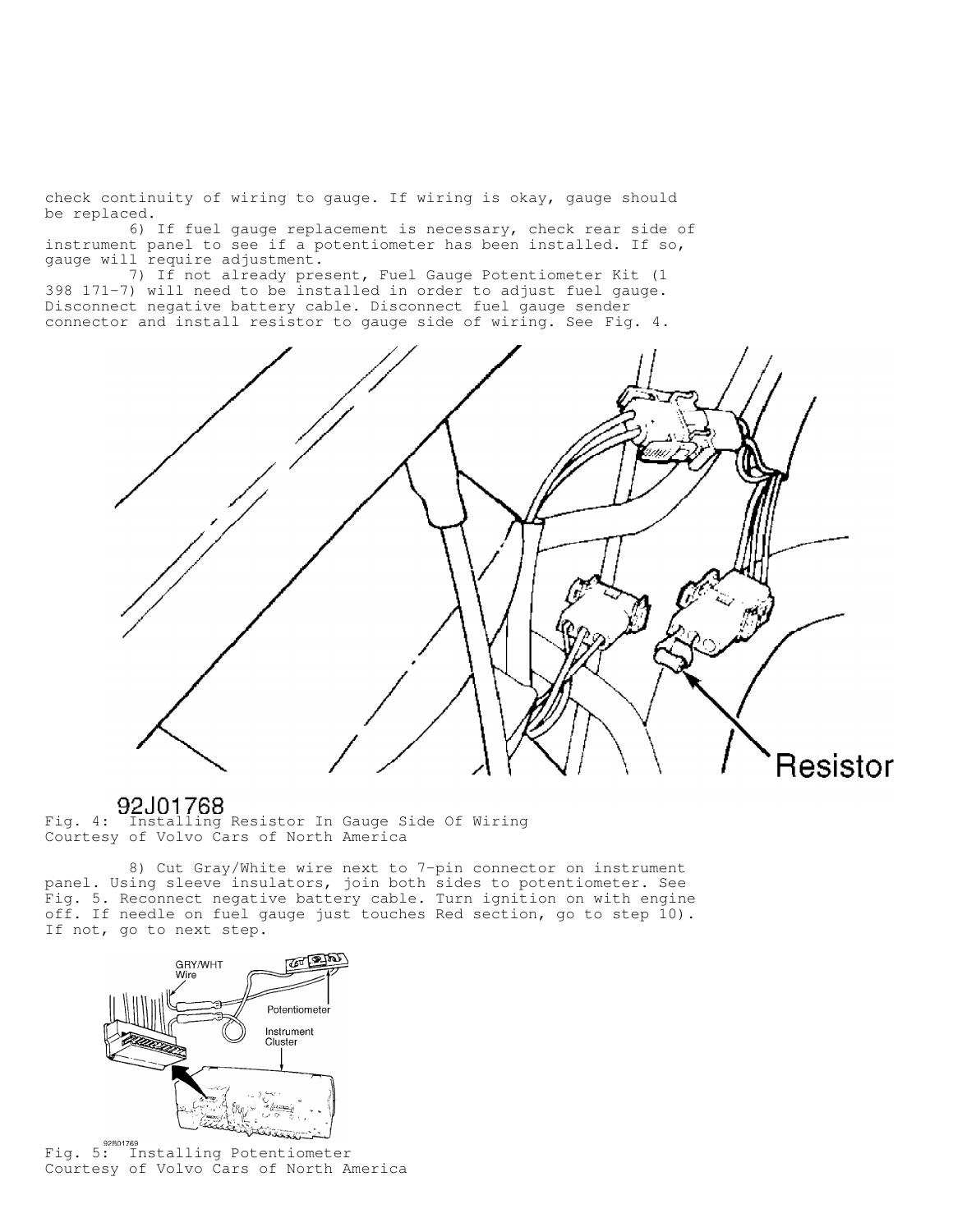9) Turn ignition off. Disconnect negative battery cable. Using a screwdriver, adjust potentiometer. Initial adjustment is 33 ohms. Reduce by turning screw clockwise until correct needle deflection is obtained.

 10) With negative battery cable still disconnected, seal potentiometer with a drop of paint. Wrap electrical tape around potentiometer to prevent short circuits. Remove test resistor and reconnect wiring. Reconnect negative battery cable.

## FUEL GAUGE SENDING UNIT TEST

 1) Disconnect negative battery cable. Disconnect fuel gauge sending unit connector and measure resistance between Gray/White and Brown wires. Resistance should be 0-280 ohms (15-gallon tank), or 0- 367.5 ohms (21-gallon tank). If resistance is not as specified, replace sending unit.

 2) Add 2 1/2 gallons (9 L) of fuel to tank. Resistance should increase 5 ohms each  $1/4$  gallon (1 L). If resistance does not increase as specified, replace sending unit.

### TEMPERATURE GAUGE TEST

 1) Gauge can be checked with a 68-ohm Test Resistor (999- 5824-1). Disconnect negative battery cable. Disconnect coolant temperature sender wire. Connect test resistor between ground and disconnected wire. Reconnect battery cable and turn ignition on.

 2) If gauge is okay, needle should sweep to center of Red section. If gauge is not okay, sender is defective. If needle is not in Red section, gauge is defective. If needle does not move, check wiring. If wiring is okay, replace gauge.

## TEMPERATURE SENDING UNIT TEST

 Drain cooling system and remove sending unit from engine head. Heat sensor in water and check sending unit resistance at temperatures listed in TEMPERATURE SENDING UNIT RESISTANCE table. If resistance is incorrect, replace sending unit.

TEMPERATURE SENDING UNIT RESISTANCE TABLE

| Temperature ${}^{\circ}$ F ( ${}^{\circ}$ C) | ∩hm⊂ |
|----------------------------------------------|------|
|                                              |      |

### WIPER SWITCH TEST

 For testing information on wipers, see WIPER/WASHER SYSTEM article in the ACCESSORIES/SAFETY EQUIPMENT section.

## **REMOVAL & INSTALLATION**

## INSTRUMENT CLUSTER

NOTE: ALWAYS disconnect negative battery cable before removing ANY instrument panel components.

Removal & Installation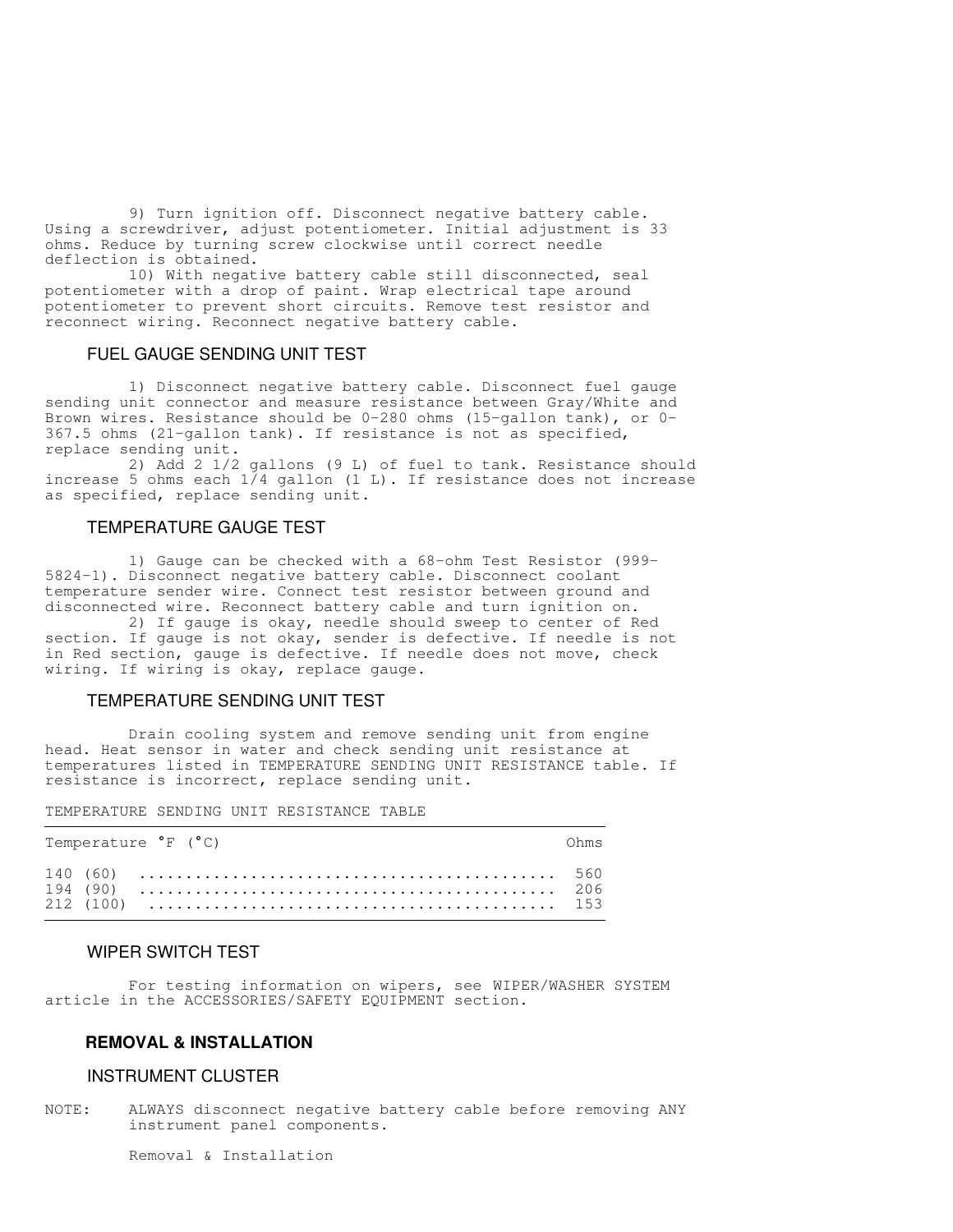Disconnect negative battery cable. Remove 2 cover panels and screws holding instrument cluster. See Fig. 6. Lift out instrument cluster. Remove connector seal. Disconnect connectors and remove instrument cluster. To install, reverse removal procedure.



Fig. 6: Removing Instrument Cluster (960) Courtesy of Volvo Cars of North America

 **WIRING DIAGRAMS**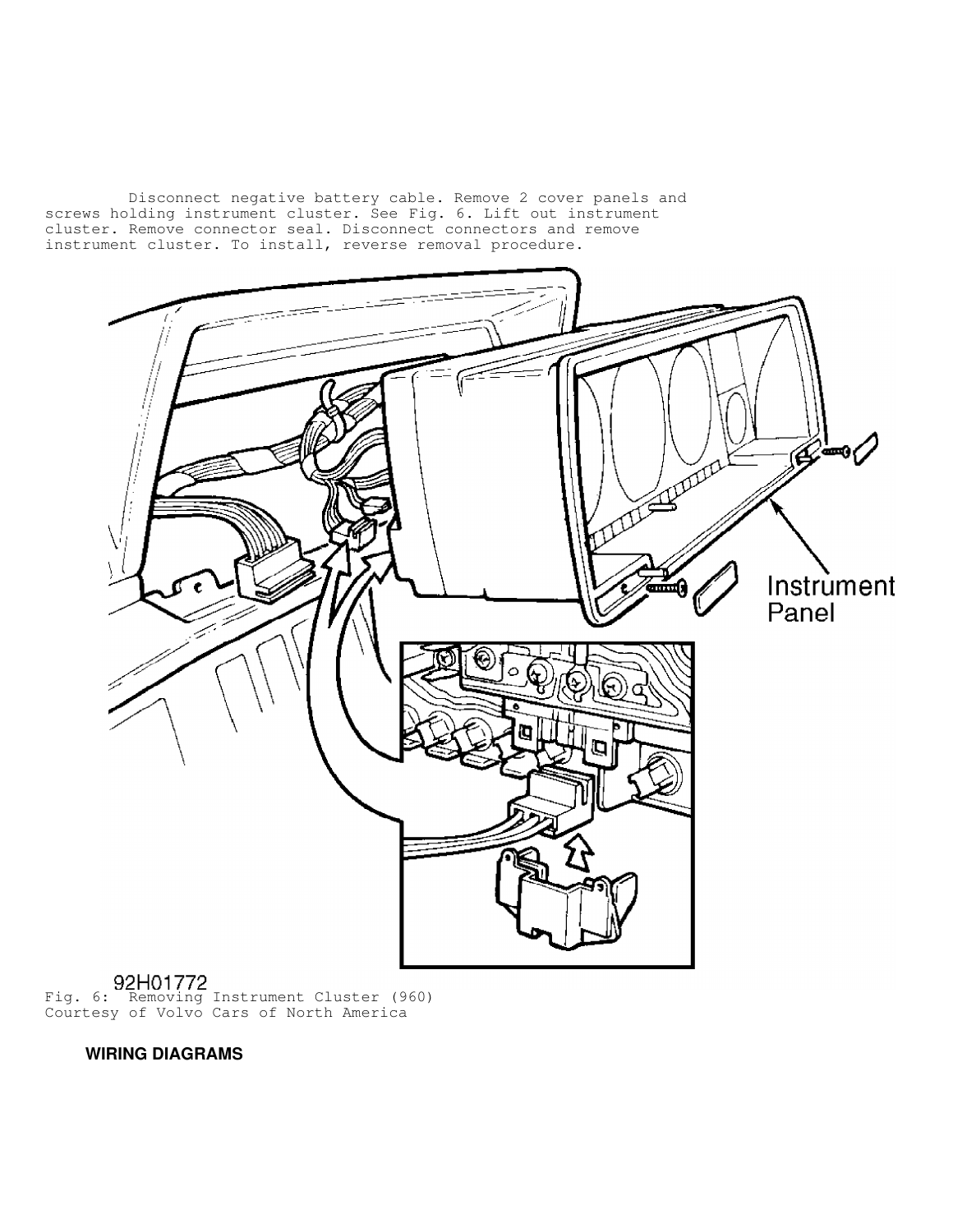

Fig. 7: Instrument Cluster Wiring Diagram (960)